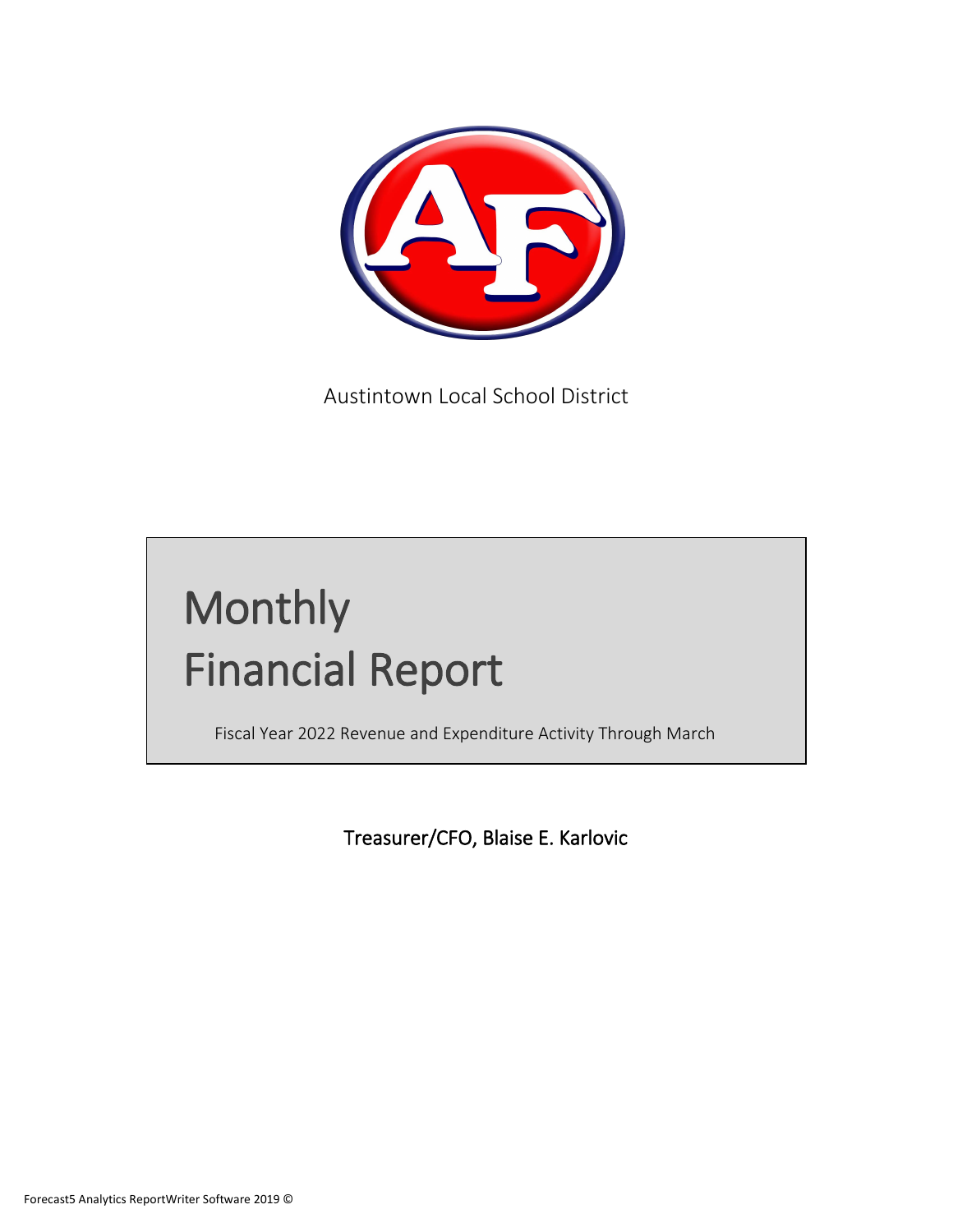# **Table of Contents**

| FISCAL YEAR 2022 REVENUE AND EXPENDITURE ANALYSIS THROUGH MARCH |   |
|-----------------------------------------------------------------|---|
| FISCAL YEAR 2022 MONTHLY REVENUE ANALYSIS - MARCH               | 4 |
| FISCAL YEAR 2022 REVENUE ANALYSIS - JULY - MARCH                |   |
| FISCAL YEAR 2022 MONTHLY EXPENDITURE ANALYSIS - MARCH           | 6 |
| FISCAL YEAR 2022 EXPENDITURE ANALYSIS - JULY - MARCH            |   |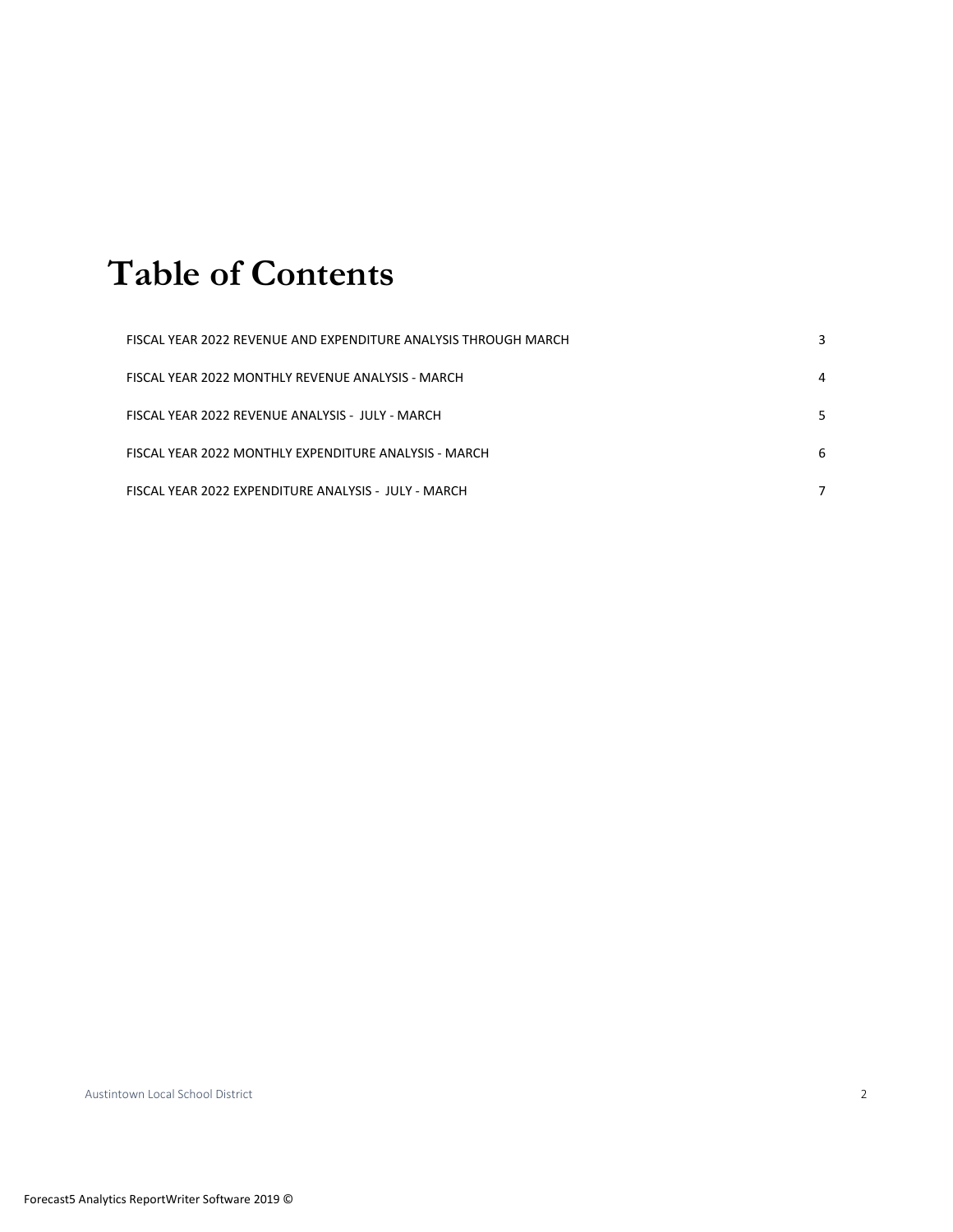



 $3.28.$  FISCAL YEAR 2022 REVENUE SHORTFALL/SURPLUS ANALYSIS (BASED UPON ACTUAL) **3. FISCAL YEAR 2022 REVENUE SHORTFALL/SURPLUS ANALYSIS (BASED UPON ACTUAL/ESTIMATED VARIANCE)**





Austintown Local School District 3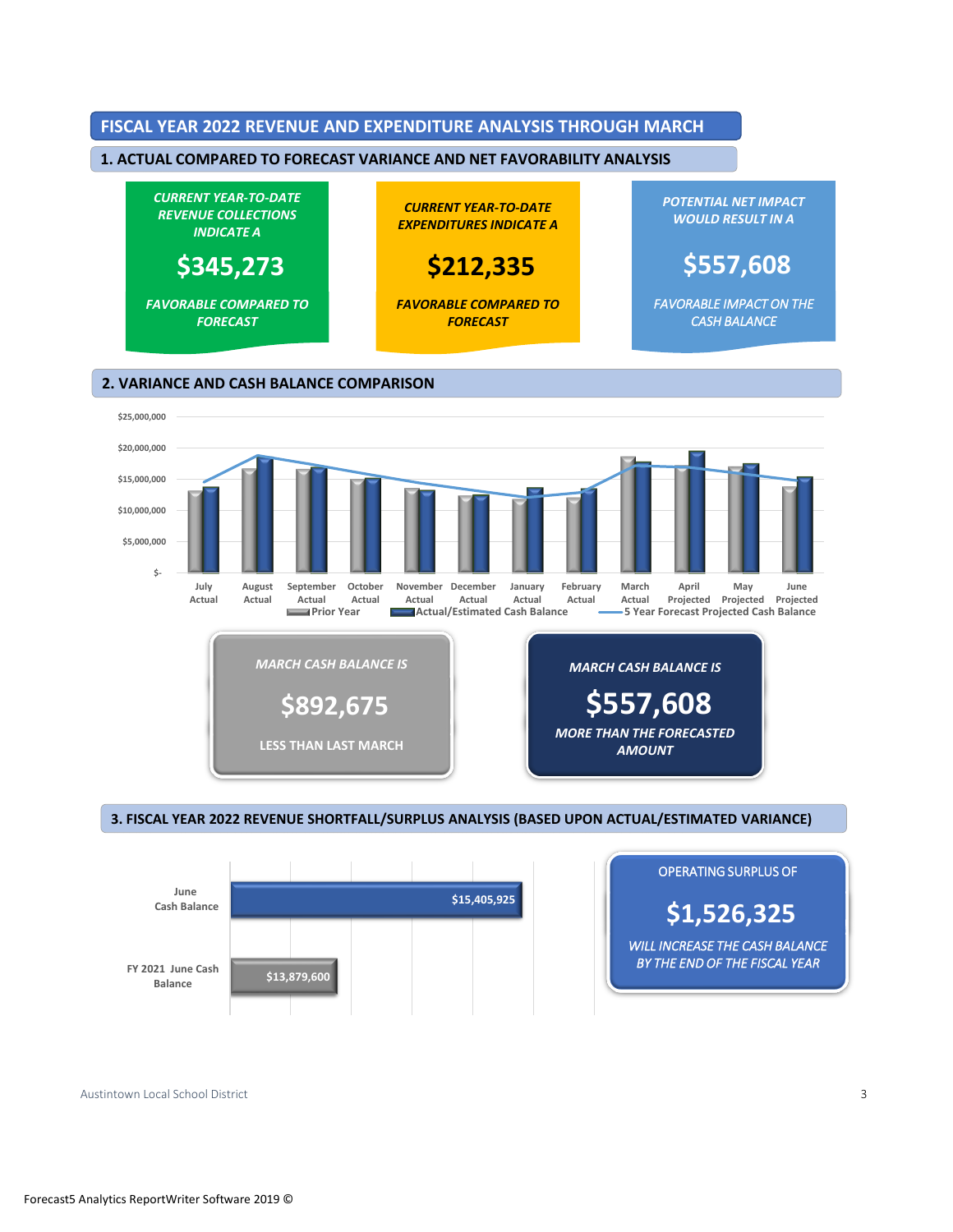

# 2. ACTUAL REVENUE RECEIVED THROUGH MARCH COMPARED TO THE PRIOR YEAR **2. ACTUAL REVENUE RECEIVED THROUGH MARCH COMPARED TO THE PRIOR YEAR**



|                                             | Actual Revenue<br>Collections<br>For July - March | Prior Year Revenue<br>Collections<br>For July - March | Current Year<br>Compared to<br>Last Year | <b>COMPARED TO THE SAME</b><br><b>PERIOD, TOTAL REVENUES ARE</b> |
|---------------------------------------------|---------------------------------------------------|-------------------------------------------------------|------------------------------------------|------------------------------------------------------------------|
| Local Taxes/Reimbursements<br>State Revenue | 16,408,462<br>17,422,880                          | 18,306,677<br>16,454,738                              | (1,898,214)<br>968,142                   | \$4,430,179                                                      |
| All Other Revenue<br><b>Total Revenue</b>   | 946,465<br>34,777,807                             | 4,446,572<br>39,207,986                               | (3,500,107)<br>(4,430,179)               | <b>LOWER THAN THE PREVIOUS</b><br><b>YEAR</b>                    |

Austintown Local School District 4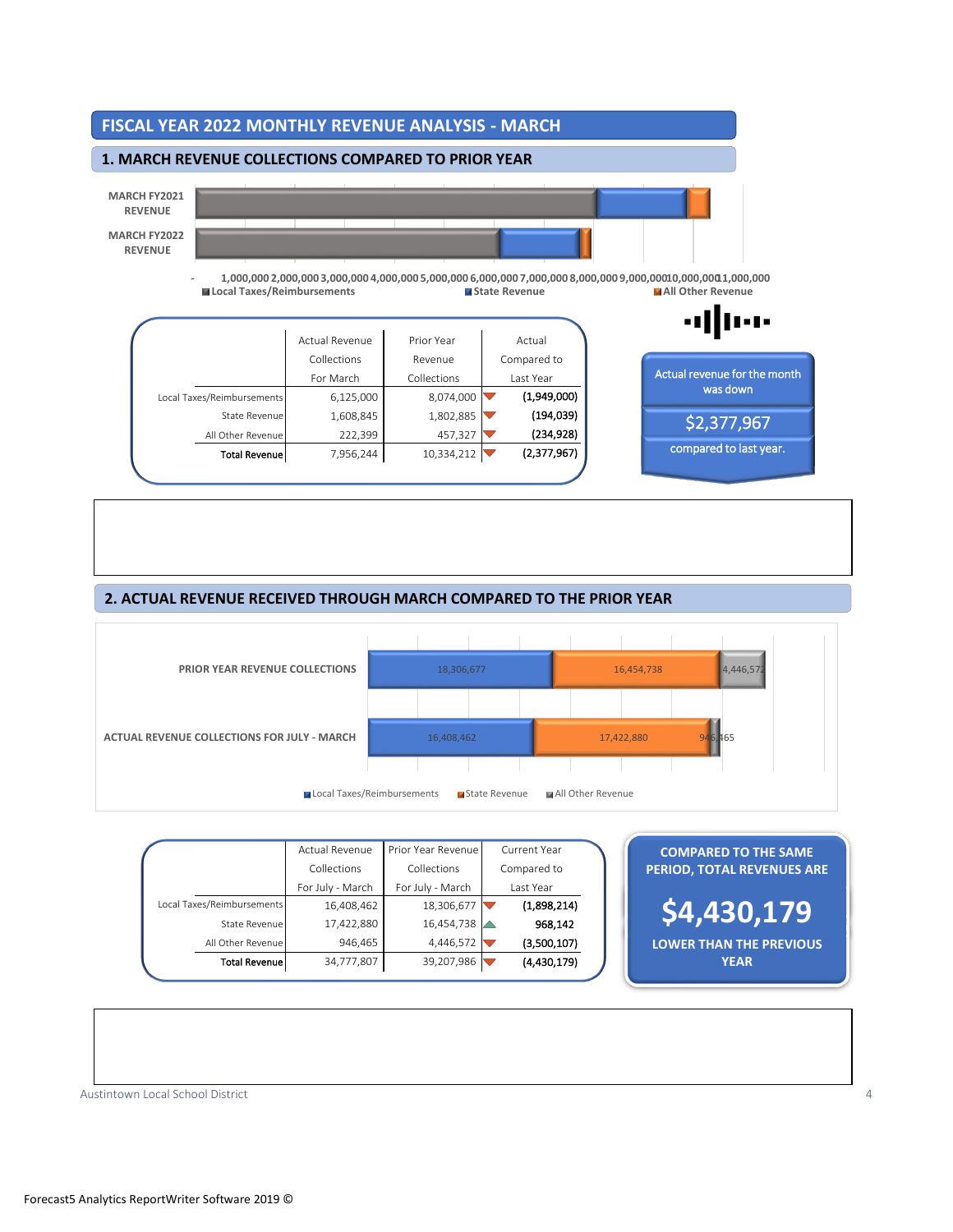# FISCAL YEAR 2022 REVENUE ANALYSIS - JULY - MARCH **FISCAL YEAR 2022 REVENUE ANALYSIS - JULY - MARCH**

## 3. POSSIBLE CASH FLOW VARIANCE FROM FORECAST DUE TO FYTD ACTUAL RESULTS **3. POSSIBLE CASH FLOW VARIANCE FROM FORECAST DUE TO FYTD ACTUAL RESULTS**

| <b>CURRENT YEAR-TO-DATE REVENUE</b><br><b>COLLECTIONS INDICATE A</b> |                     | Forecast                    | Cash Flow<br>Actual/Estimated | Current Year<br>Forecast        |
|----------------------------------------------------------------------|---------------------|-----------------------------|-------------------------------|---------------------------------|
|                                                                      |                     | Annual Revenue<br>Estimates | Calculated<br>Annual Amount   | Compared to<br>Actual/Estimated |
| \$345,273                                                            | Loc. Taxes/Reimbur. | 20,089,230                  | 20,369,109                    | 279,879                         |
|                                                                      | State Revenue       | 22,004,263                  | 21,934,789                    | (69, 474)                       |
|                                                                      | All Other Revenue   | 1,235,405                   | 1,370,273                     | 134,868                         |
| <b>FAVORABLE COMPARED TO FORECAST</b>                                | Total Revenue       | 43,328,898                  | 43,674,171                    | 345,273                         |
|                                                                      |                     |                             |                               |                                 |

The district's current cash flow, both actual and estimated indicate a favorable variance of \$345,273

higher April 2021 - July 2022 - July 2022 - July 2022 - March 2022 - March 2022 - March 2022 - March 2022 - Ma

#### **4. REVENUE VARIANCE ANALYSIS OF POTENTIAL IMPACT**

actual/estimated revenue could total \$43,674,171, a forecast total revenue. This means the forecast cash<br>halongs sayld halongsysed Results through March indicate that Fiscal Year 2022 favorable variance of \$345,273 compared to the annual **Comparison of 5 Year Forecast Total Revenue with Actual + Estimated Monthly Cash Flow**



2022 5-Year Forecast Total Revenue

July - March Actual Revenue Collected To-date plus April - June Estimated Revenue Collections

Austintown Local School District 5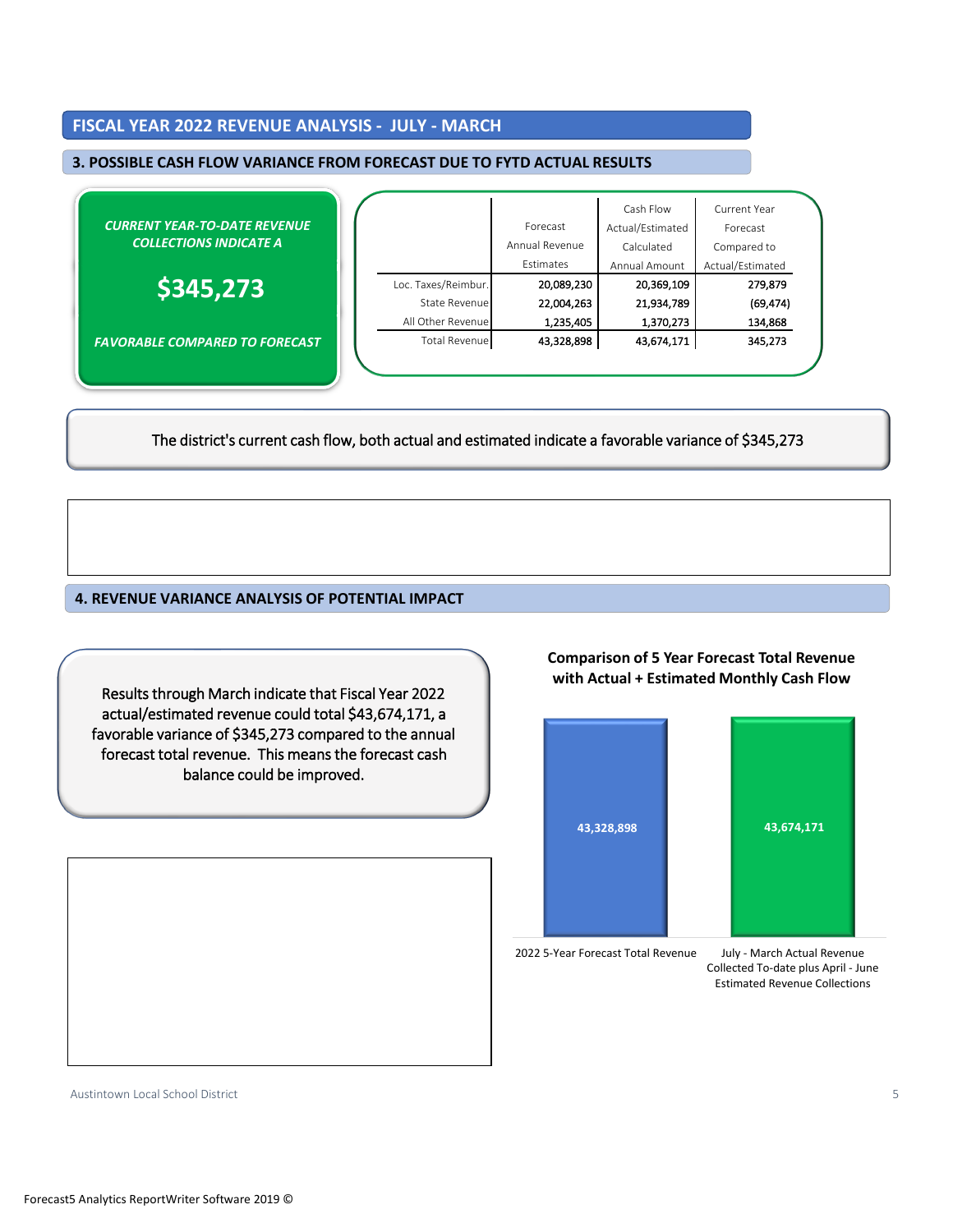

#### **2. ACTUAL EXPENSES INCURRED THROUGH MARCH COMPARED TO THE PRIOR YEAR**



| <b>Compared to the s</b><br>total expendit | Actual<br>Compared to | Prior Year<br>Expenditures | Actual<br>Expenses |                           |
|--------------------------------------------|-----------------------|----------------------------|--------------------|---------------------------|
|                                            | Last Year             | Incurred                   | For July - March   |                           |
|                                            | 1,354,378             | 24,173,973                 | 25,528,351         | Salaries and Benefits     |
| \$1,639                                    | (2,969,950)           | 7,276,872                  | 4,306,923          | Purchased Services        |
|                                            | (24, 397)             | 1,060,527                  | 1,036,129          | All Other Expenses        |
| lower than the pr                          | (1,639,969)           | 32,511,372                 | 30,871,403         | <b>Total Expenditures</b> |
|                                            |                       |                            |                    |                           |

| <b>Compared to the same period,</b><br>total expenditures are |
|---------------------------------------------------------------|
| \$1,639,969                                                   |
| lower than the previous year                                  |

Austintown Local School District 6